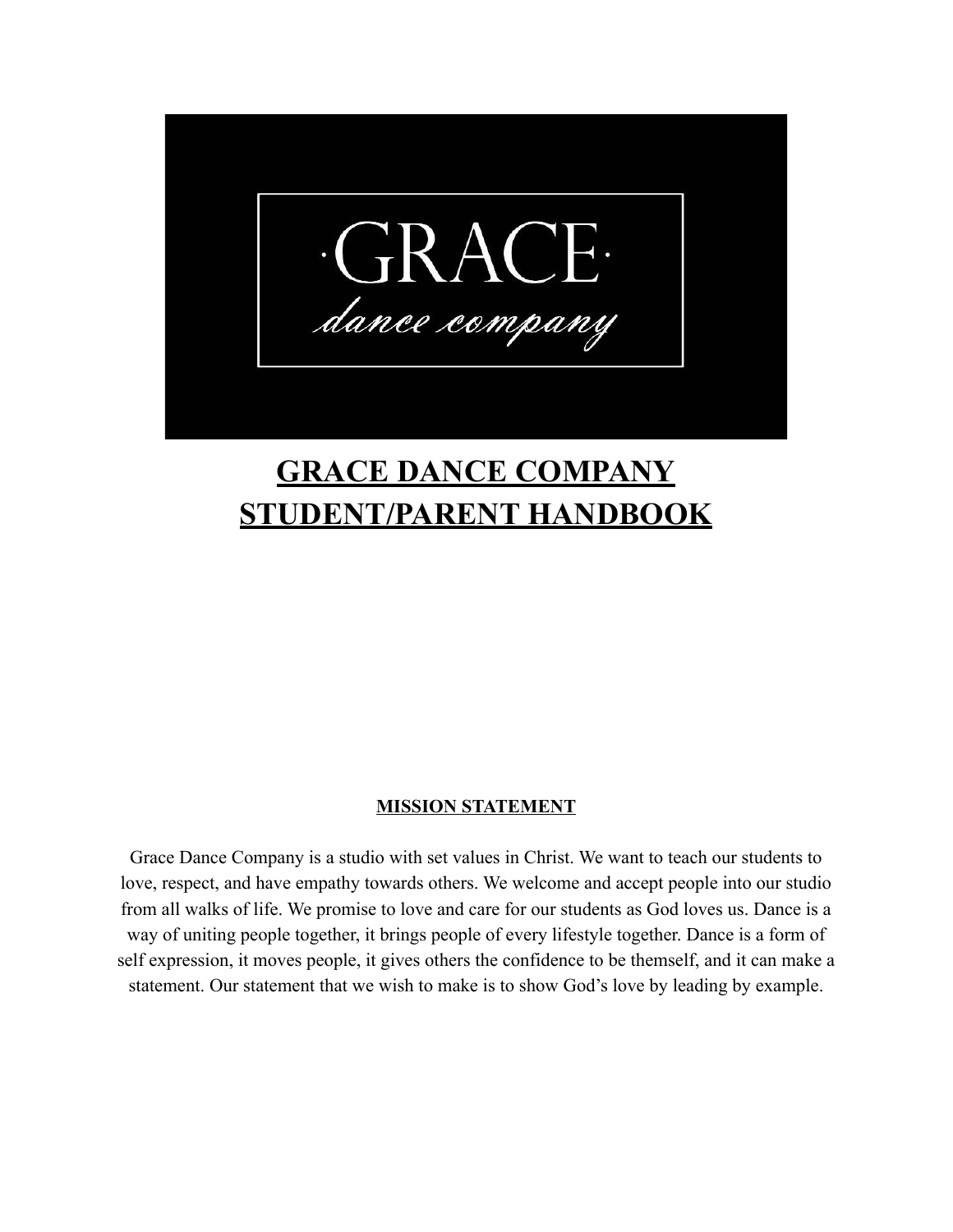## **CLASSES OFFERED**

- Tiny Dancers I (ages 3-4)
- Tiny Dancers II (ages 5-6)
- Core Class (ages 7-18) (placement based on skill level and commitment)
- \*combination of tap, jazz/contemporary, and ballet technique
- Add On Class: Pom (ages 7-18) (placement based on skill level and commitment)
- Add On Class: Hip Hop (ages 7-18) (placement based on skill level and commitment)
- Add On Class: Clogging (ages 7-18) (placement based on skill level and commitment)
- Private Lessons (ages 3-18)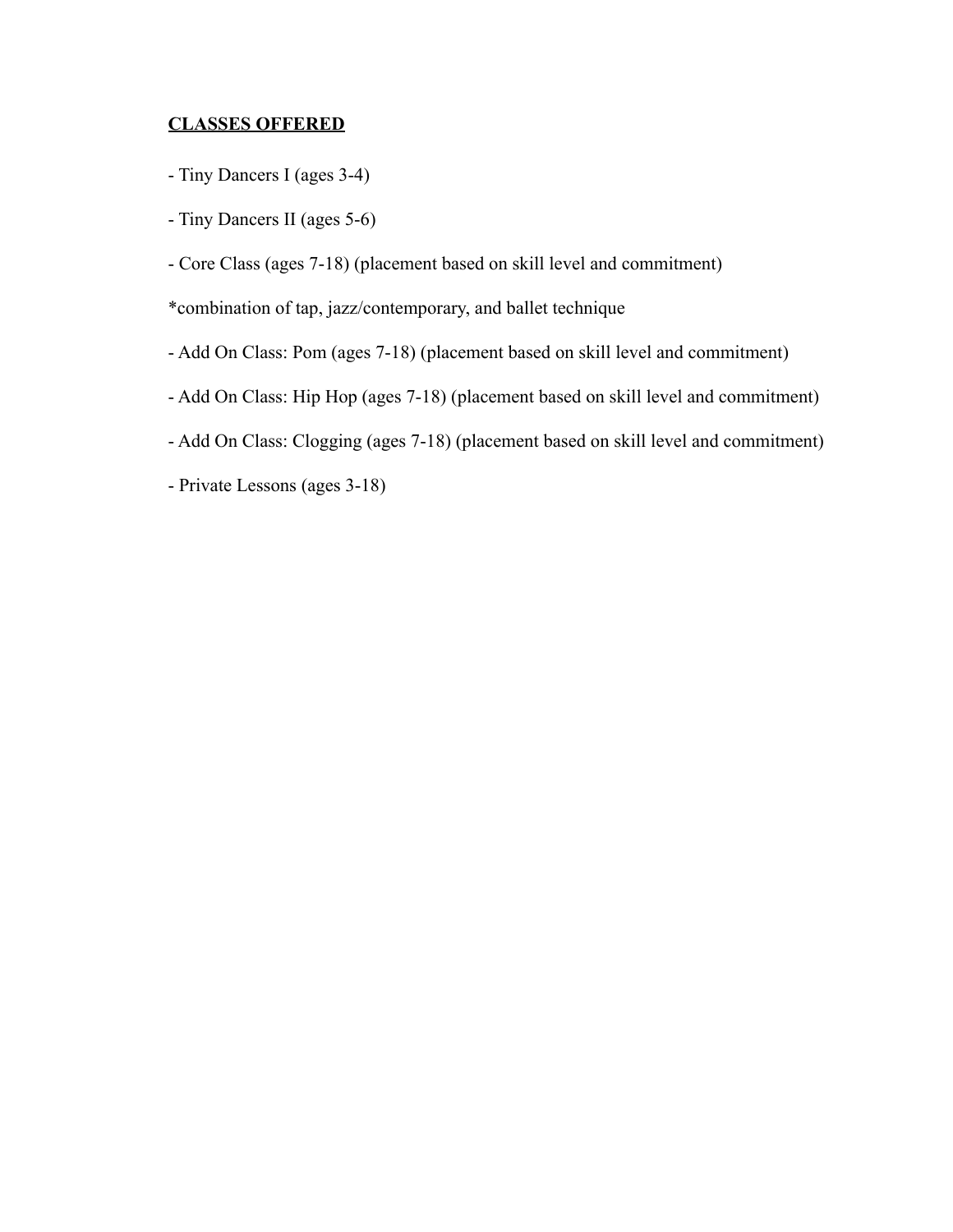## **DRESS CODE**

There are many reasons why dance studios have a dress code. It helps to eliminate distractions, allows the dancers to move properly, creates cohesiveness, and increases the students focus. Enforcing a dress code also helps the teachers to see their vision of a routine when all of the dancers look similar. It makes the entire routine look sharper and cleaner if the students are uniform. It is also very helpful for teachers to see things that the dancer could be doing wrong and needs to be fixed. All students will be expected to follow the studio dress code for all classes. The studio will provide extra clothes for the student if absolutely necessary. If the student repeatedly shows up without proper attire, he/she will be asked to sit aside for the remainder of class.

#### **BASIC DRESS CODE**

- tops: black/white/light pink shirt **(no graphics or t-shirts or sweatshirts)**
- bottoms: black leggings/black spandex with tan tights (girls)

black joggers/black shorts (boys)

- black/white/light pink leotard and skirt with tights
- black/white socks
- hair pulled back
- assigned shoes for each class

## **CLASS SPECIFIC**

- form fitting shirts for ballet and technique classes
- half sole shoes for ballet, pom, jazz, and contemporary classes
- tan jazz shoes for pom, jazz classes
- sneakers for hip hop
- ballet slippers for ballet and contemporary classes
- tap shoes for tap classes
- clogging shoes for clogging classes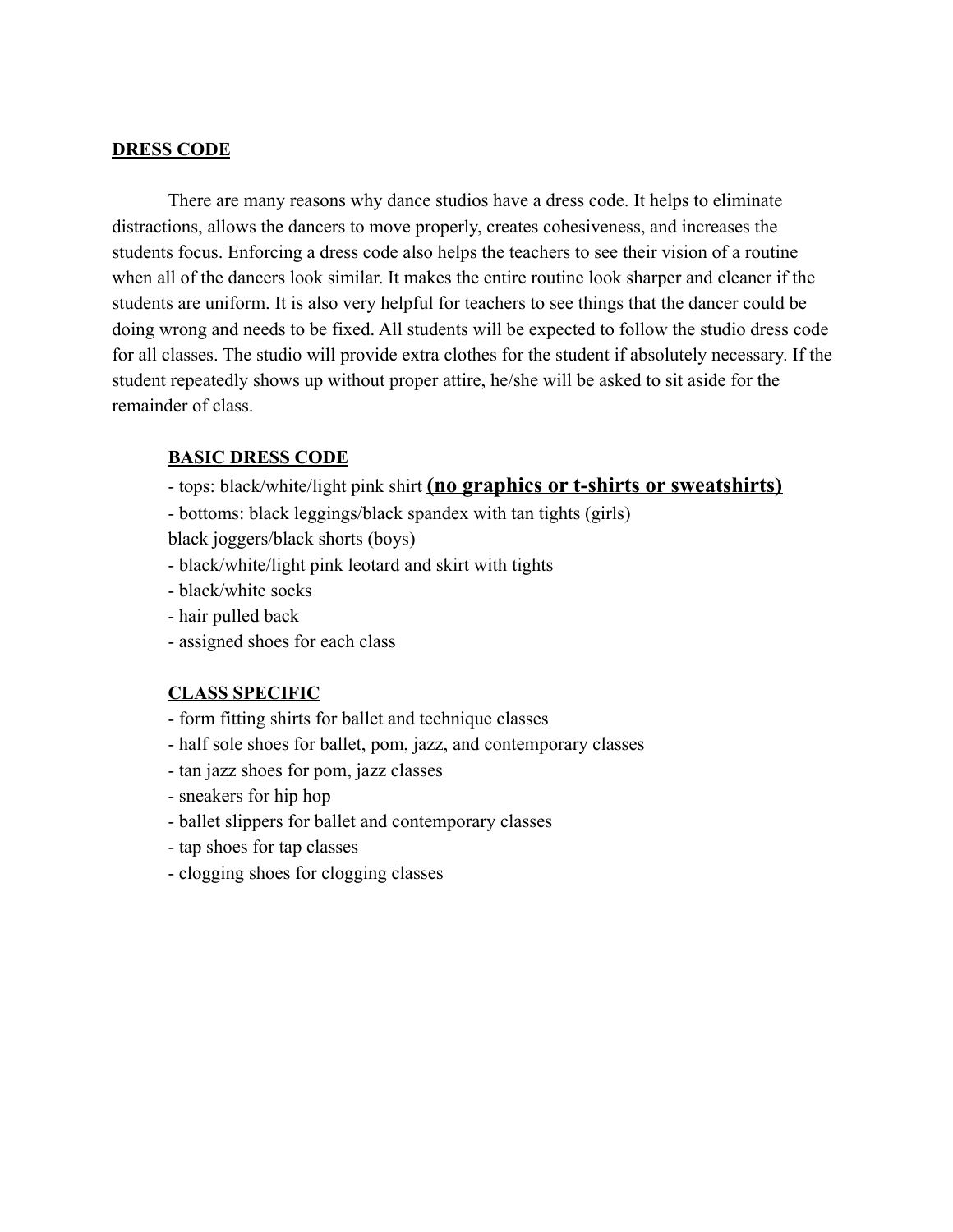## **CLASS DESCRIPTIONS AND INVESTMENT**

## **Tiny Dancers I**

1 class per week (30 min.), \$30 per month

1 costume & 1 dance for Christmas Show

1 costume & 2 dances for Spring Recital

This class introduces your child to ballet technique, jazz, and tap. We will be learning to move with the music and move together.

## **Tiny Dancers II**

1 class per week (45 min.), \$40 per month

1 costume & 1 dance for Christmas Show

1 costume & 2 dances for Spring Recital

This class focuses more on ballet technique, jazz, and tap. We will focus on learning proper technique and moving together as a group.

## **Core Class**

Ages 7-18

Classes will be determined based on

skill level and commitment, not age or grade.

1 class per week (1 hour, 15 min) \$50 per month

1 costume & 1 dance for Christmas Show

3 dances & costumes for Spring Recital

This class will consist of proper stretching routines for dancers, ballet technique, contemporary, jazz, and tap each week. Students are REQUIRED to practice their dance combinations they learn in class at home and be ready to move on the next week. This affects the productivity of the whole class. Stretching at home is also required at this level. Dancers should be committed to their own personal growth and be an active participant in their class. Competition will be offered, but not be required at this level.

## **Additional Classes**

## **Private Lessons**

Private lessons are always available for all ages. Lessons are \$25 per hour. If you notice your child is struggling to remember combinations learned in class or has trouble with technique, one on one instruction is a great way to get caught up or even to improve on your personal growth as a dancer, if you are just looking for more time in the studio to work on your skills. These can be scheduled anytime with Miss Mackenna.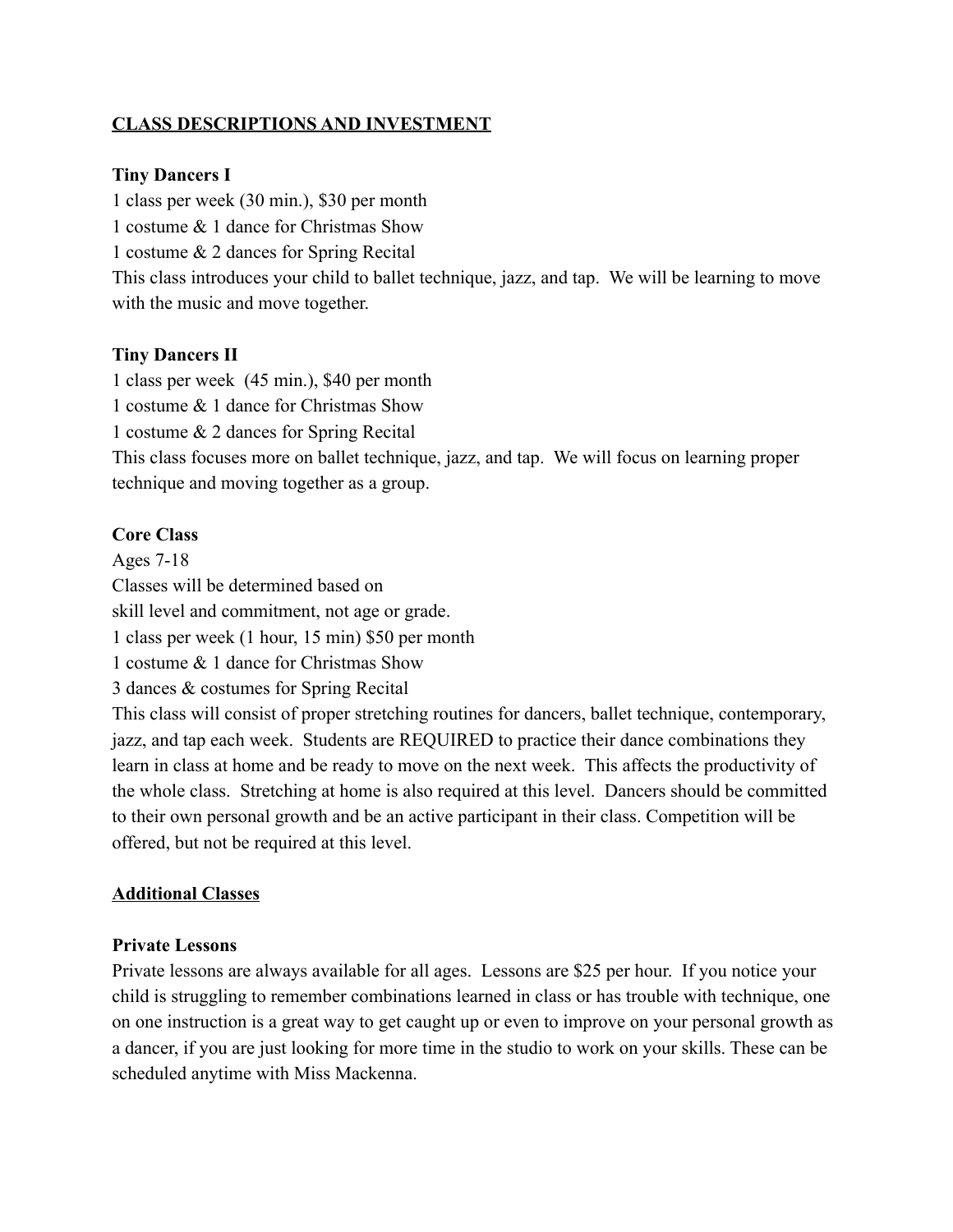## **Add On Classes**

Available for ages 7-18 One class per week (45 min) \$25 per month 1 costume & 1 dance for Spring Recital Classes will be determined based on skill level and commitment, not age or grade.

Add On Classes Available: POM HIP HOP CLOGGING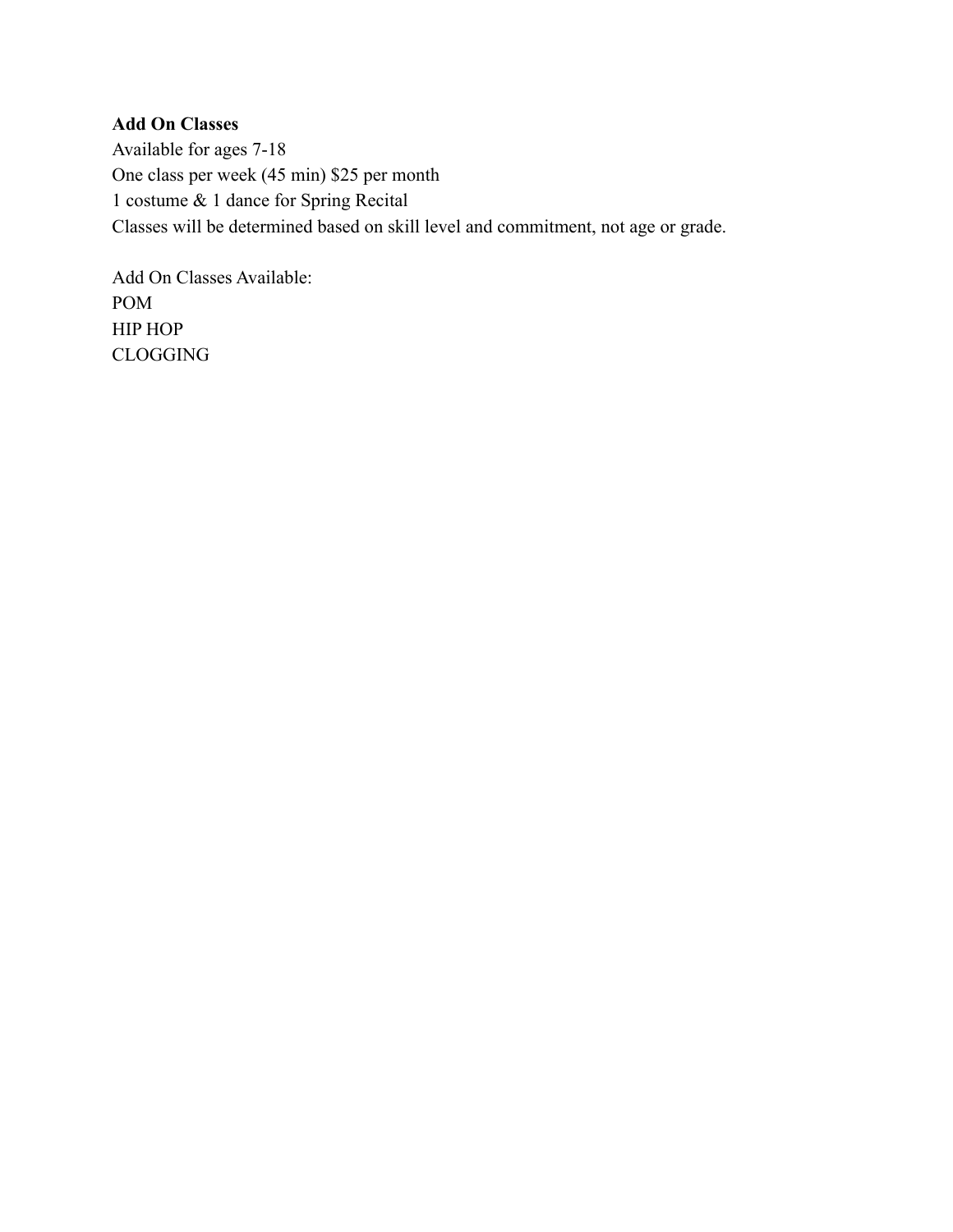## **Additional Investment**

It is important for families to understand what their investment will be, up front. After years of experience with several different studios in the area and carefully considering our students and families, we have put together a breakdown of costs for your entire year. Like any other activity you involve your child in, dance can be expensive. We believe it is important to know ahead, what you can expect and offer opportunities to break up your payments throughout the year, if you choose to do so. Keep in mind, many of these costs are optional and many are an estimate so please feel free to inquire about anything you see listed here.

## **Method of Payment Options:**

- **- Auto Withdrawal**
- **- Complete Semester Payment Upfront (first semester runs from Sep-Dec and second semester runs from Jan-May)**

July-August: \$25 registration fee (charged during the registration process)

September: Tuition

October: Tuition + Christmas Show Costume Fee (\$75 per costume) (no refunds)

November: Tuition + Spring Recital Costume Fee (\$75 per costume) (no refunds)

December: Tuition + Tickets for Christmas Show (\$5 per ticket)

January: Tuition

February: Tuition

March: Tuition

April: Tuition

May: Tuition + Tickets for Spring Recital (\$15 per ticket)

Additional Expenses:

- Tights (required)
- Christmas Show Shirt (optional)
- Dance Pictures (optional)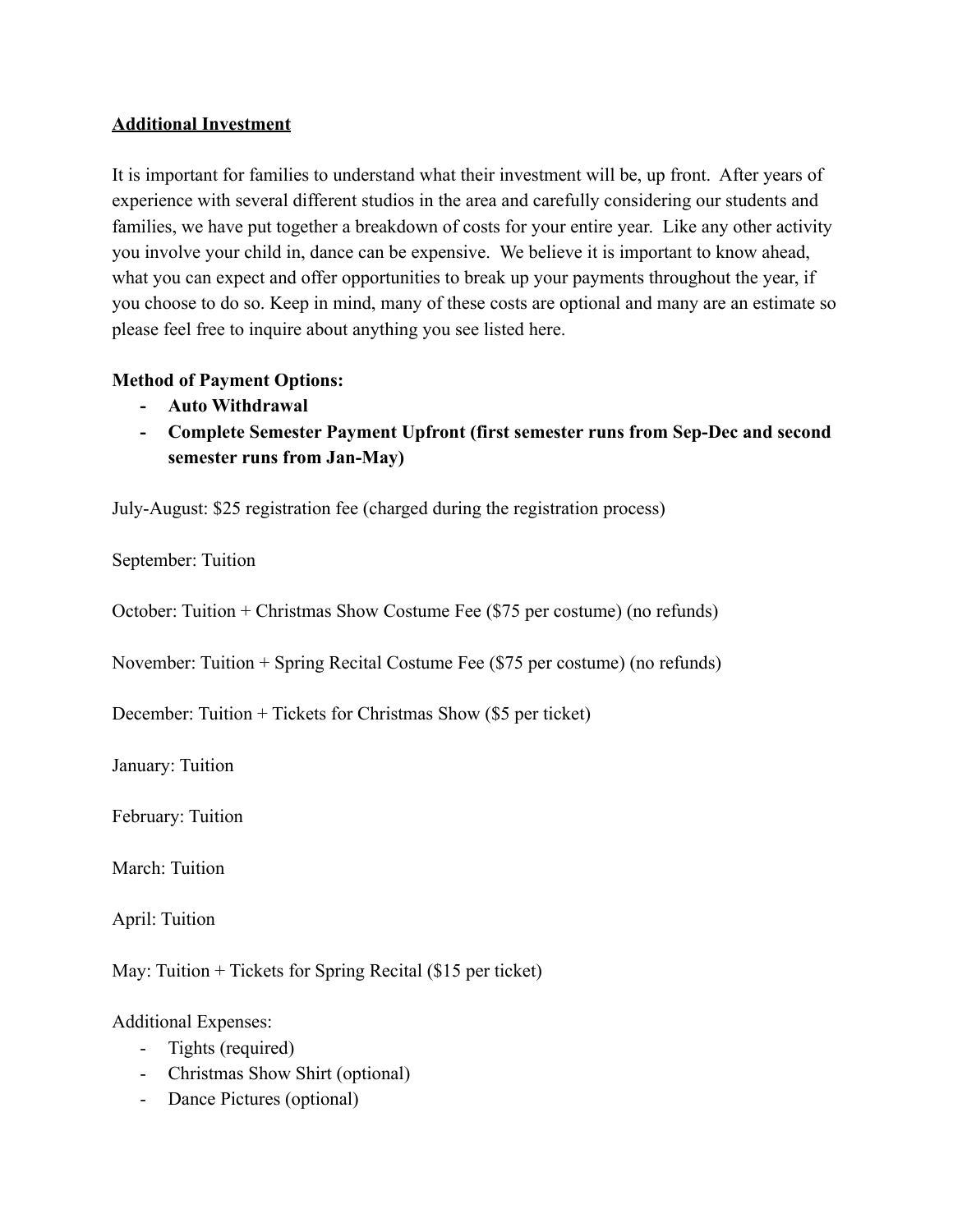- Spring Recital Shirt (required)
- Grace Dance Company Merchandise (optional)

**\*\*We would encourage everyone to contact us with any questions or concerns, open communication is so important when it comes to your children, their learning, and your investment. We are happy to help in any way we can!!**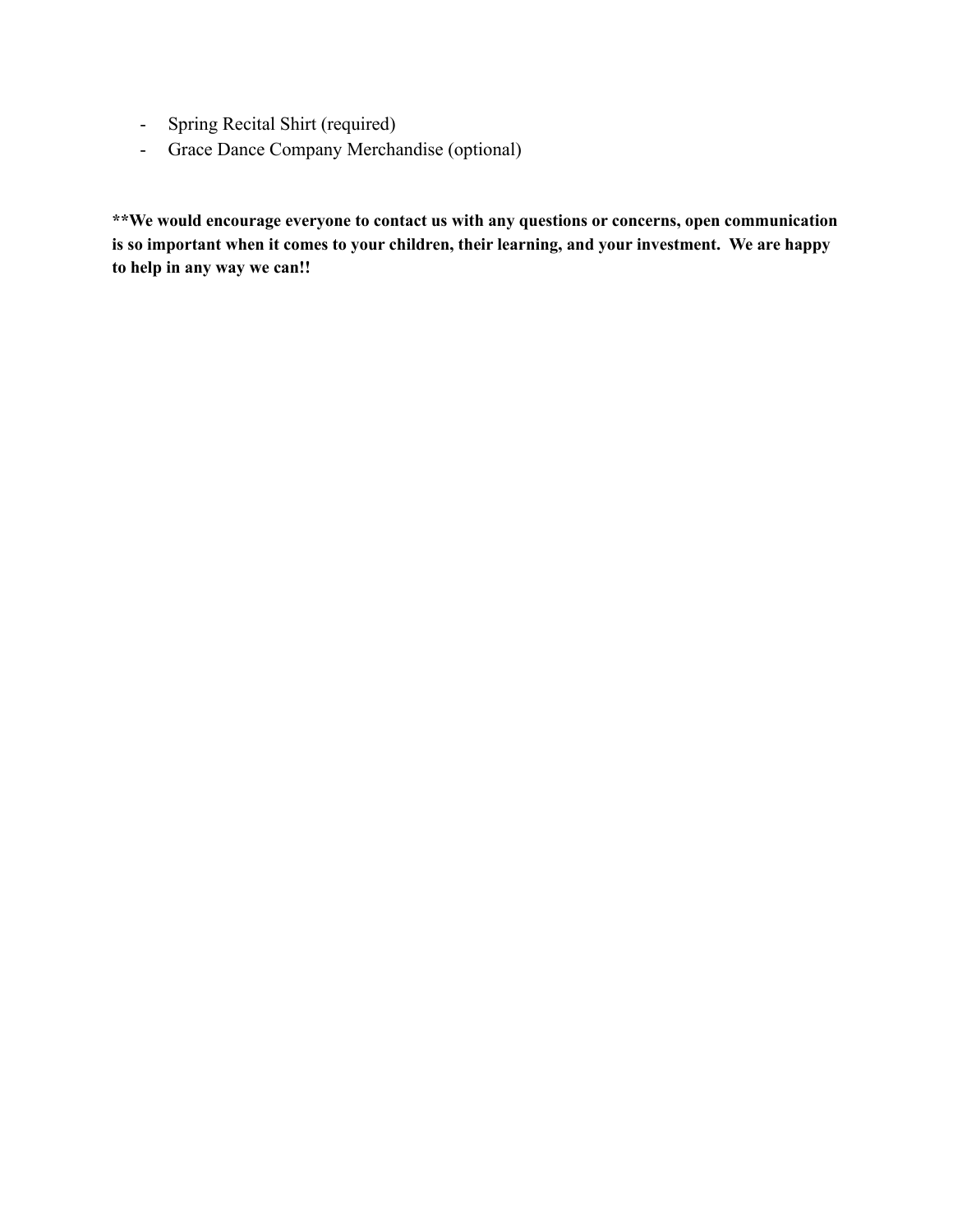## **STUDENT GUIDELINES**

- Students are expected to arrive to class on time every week. They are also expected to arrive on time to any other events or extra practices. This includes: pictures, spacing rehearsals, dress rehearsals, performances, etc...

- Students are expected to be wearing the proper attire when in class. Following the dress code is essential at Grace Dance Company. The studio will provide extra clothes for the student if absolutely necessary. If the student repeatedly shows up without proper attire, he/she will be asked to sit aside for the remainder of class.

- Students are expected to commit both in and out of class. This means paying attention in class, giving full effort in class, practicing throughout the week, stretching and workout outside of class, etc…

- Every student is expected to show respect toward all whom they come into contact with. Respect will remain expected before, during, and after class/performance/competition time. Respect is also expected to be given to other members of the studio in order to receive it as well. Respect toward the sport and the art will remain expected above all, because without it, there is no chance of having respect towards those involved.

- Every student is expected to hold themselves accountable. This is expected during situations both in and out of the sport. Includes attitude, effort, and physical health. Students are expected to complete all tasks that are asked of them.

- Every student is expected to show the care that they wish to receive, to others.

- Every student is expected to have an honest character.

- Every student will be expected to properly recognize what is fair. Fair is purely determined by effort, attitude, and contribution to others. If a student feels that they are being treated unfairly by either a teacher or another student, they are expected to respectfully bring up the problem to a student. It will be brought up by the student, not a parent.

- Every student is expected to follow these policies in life as well. It is expected in and out of class/performance/competition time and during in and off season. All students will be a representation of the studio, and if they wish to be given respect as an athlete and teammate, they will live their outside life as a positive and uplifting member of society.

- There will be zero tolerance for any form of bullying or misconduct done by a student! If done, there will be consequences that the student will be expected to follow through.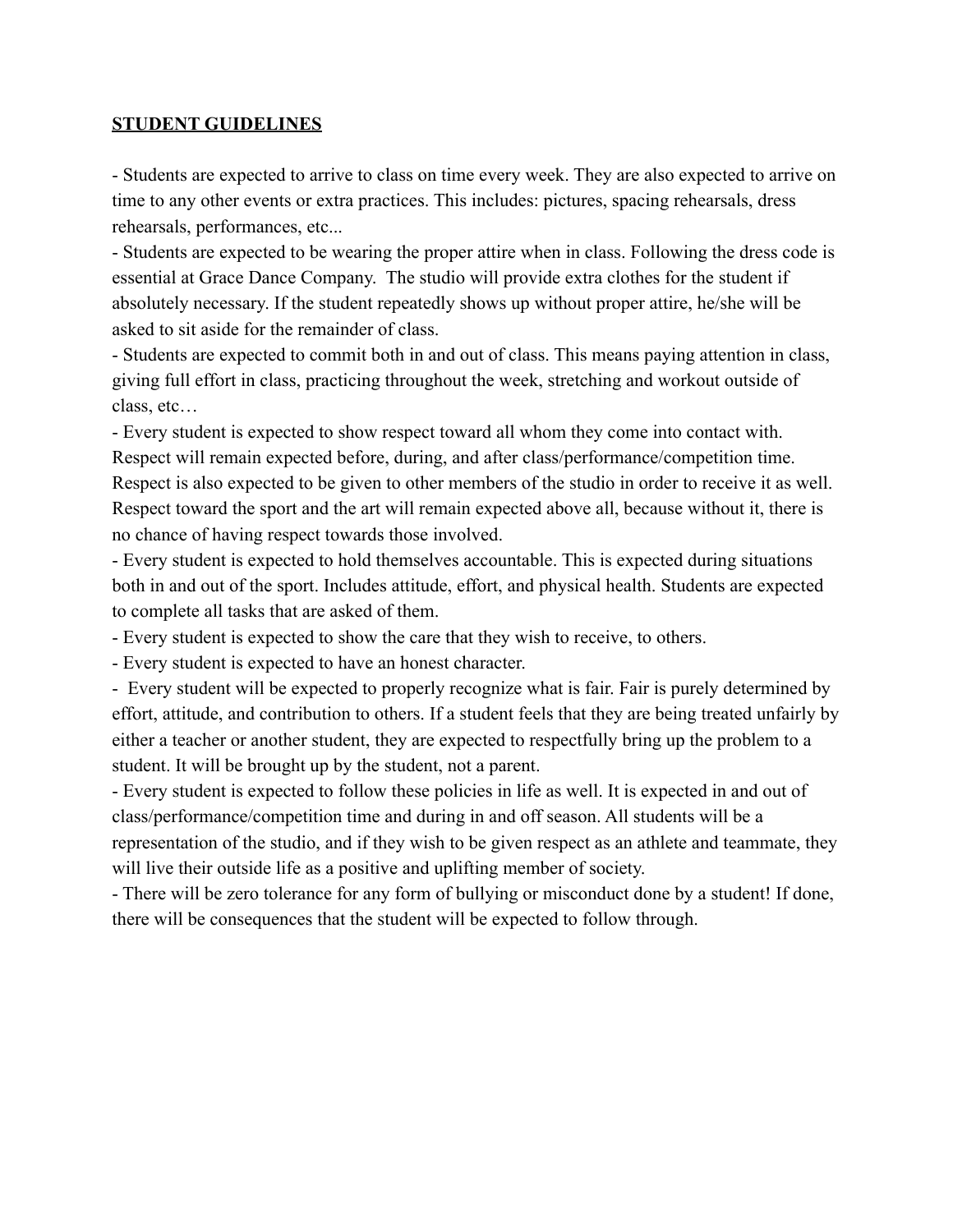## **PARENT GUIDELINES**

- Parents are welcome to watch classes through the viewing windows, but not permitted to be in the dance room. We encourage parents to be involved, but also would like to recognize that students should establish independence, when it comes to class time.

- Parents are welcomed and encouraged to videotape their student's routines from viewing windows, in order to encourage their students to practice at home.

- If a parent has a question or concern, they are more than welcome to email or set up a meeting to discuss it.

- We want to encourage open and strong communication between the students and teachers. So, we ask the parents to encourage their student to contact their teachers directly first, if they have any questions, concerns, or things that they would like to discuss.

- We encourage parents to hold their student accountable outside of class, to live and practice a healthy lifestyle.

- We expect and encourage the parents to show respect to others as well. This includes: teachers, students, other parents, other studios, etc…

- Not only do students represent the studio, but the parents do as well. We want to represent ourselves as a united dance family. In doing this, parents play a big part in setting the tone.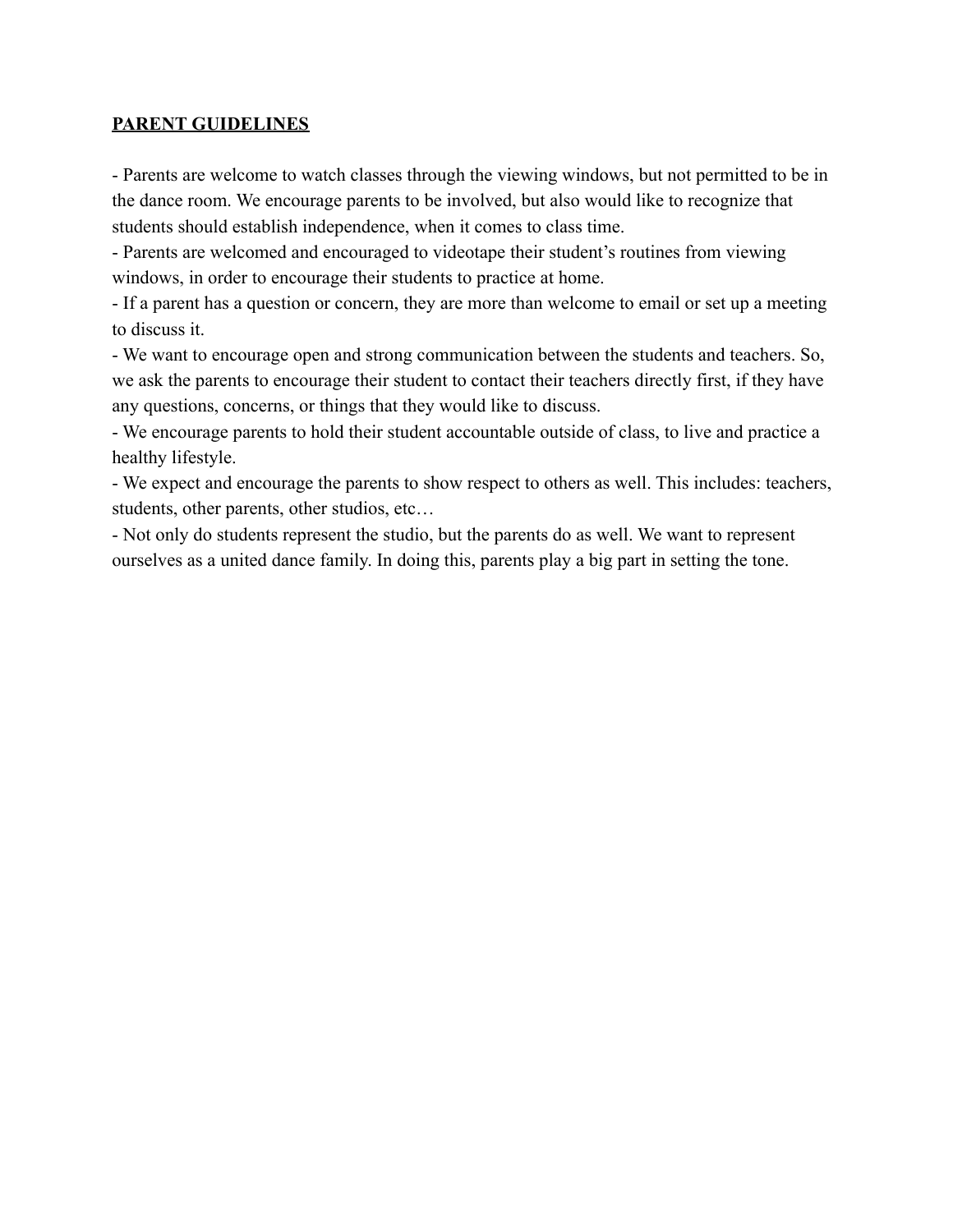## **HEALTH AND WELLNESS**

Students at Grace Dance Company are expected to uphold a healthy lifestyle in both nutrition and exercise. Dance is a physically demanding sport that challenges the students through strength, flexibility, and stamina. Dance teaches discipline and determination. It is not only important to practice these during class and practice, but in life as well. If a student wishes to excel in the dance industry, it is essential for them to practice a healthy lifestyle both in and out of practice.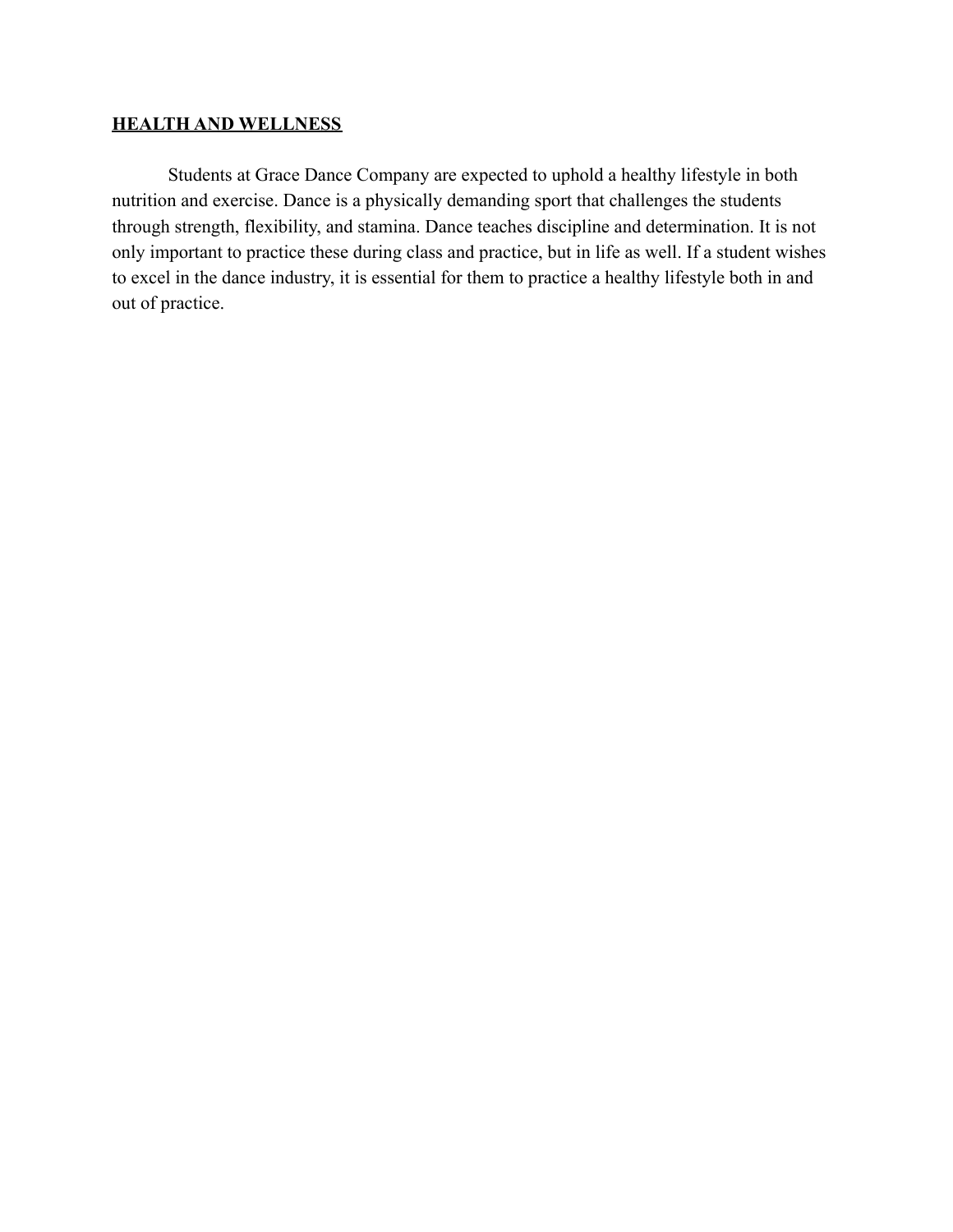## **SHOWS & PERFORMANCES**

Christmas Show:

- Our Christmas Show will be held on December 10th at 6pm at the West Monona Auditorium
- Our students will each be performing one holiday routine with their Core Class for the show
- Tickets will be sold for \$5 a piece
- Dress Rehearsal will take place on December 9th at 6pm (required for students in order to participate in the show)

Spring Recital:

- Recital will be held on May 27th at 6pm & 28th at 3pm at the West Monona Auditorium
- Within the week before recital, there will be both spacing rehearsals and a dress rehearsal.Spacing rehearsals will take place during usual class times and dress rehearsal will take place on May 26th at 3pm.
- Participation in these rehearsals are required and if the student does not attend these rehearsals, they will not be allowed to participate in the recital. Exceptions will only be made for illness, and a note from the doctor.
- Tickets will be sold at \$15 a piece